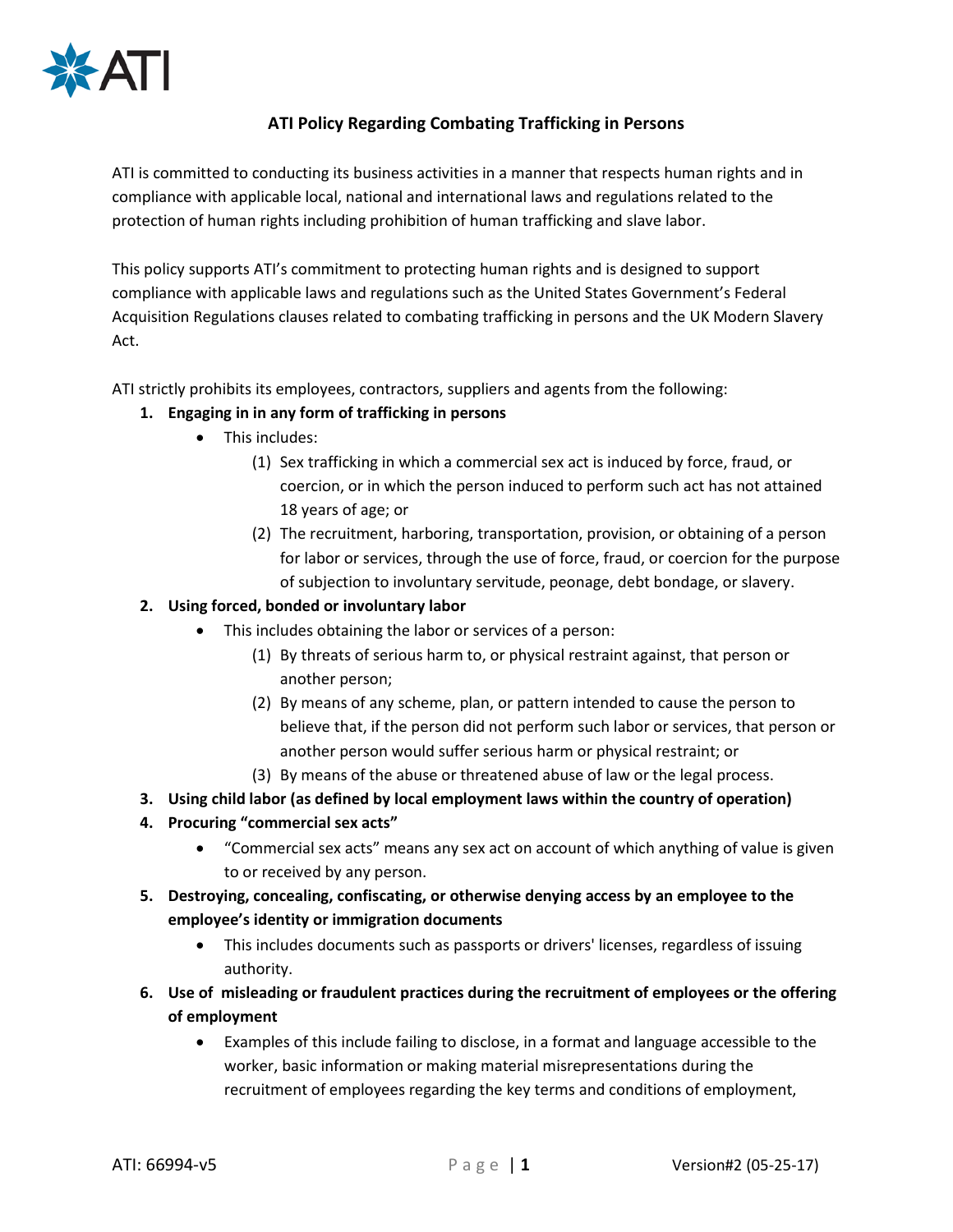

## *ATI Policy Regarding Combating Trafficking in Persons*

including wages and fringe benefits, the location of work, the living conditions, housing and associated costs (if employer or agent provided or arranged), any significant cost to be charged to the employee, and, if applicable, the hazardous nature of the work, or using recruiters that do not comply with local labor laws of the country in which the recruitment takes place.

- **7. Charging employees recruitment fees**
- **8. Failing to provide return transportation or pay for the cost of return transportation upon the end of employment as follows:**
	- This applies to:
		- (1) any employee who is not a national of the country in which the work is taking place and who was brought into that country for the purpose of working; or
		- (2) any employee who is not a United States national and who was brought into the United States for the purpose of working, if the payment of such costs is required under existing temporary worker programs or pursuant to a written agreement with the employee;
	- This does not apply to an employee who is:
		- (1) legally permitted to remain in the country of employment and who chooses to do so; or
		- (2) a victim of trafficking in persons who is seeking victim services or legal redress in the country of employment, or for a witness in an enforcement action related to trafficking in persons, wherein such case the contractor shall provide the return transportation or pay the cost of return transportation in a way that does not obstruct the victim services, legal redress, or witness activity.
- **9. Providing or arranging for housing that fails to meet the host country housing and safety standards**
- **10. Failing to provide an employment contract, recruitment agreement, or other required work document in writing (if required by law or contract)** 
	- Such written work document shall be in a language the employee understands.
	- If the employee must relocate to perform the work, the work document shall be provided to the employee at least five days prior to the employee relocating.
	- The employee's work document shall include, but is not limited to, details about work description, wages, prohibition on charging recruitment fees, work location(s), living accommodations and associated costs, time off, roundtrip transportation arrangements, grievance process, and the content of applicable laws and regulations that prohibit trafficking in persons.

**U.S. Government Subcontracts** – ATI employees responsible for procurement of U.S. Government subcontracts or hiring of agents shall ensure that applicable Federal Acquisition Regulations (FAR clauses, DFARS clauses, etc.) related to combating human trafficking are flowed-down in accordance with the requirements of the clause.